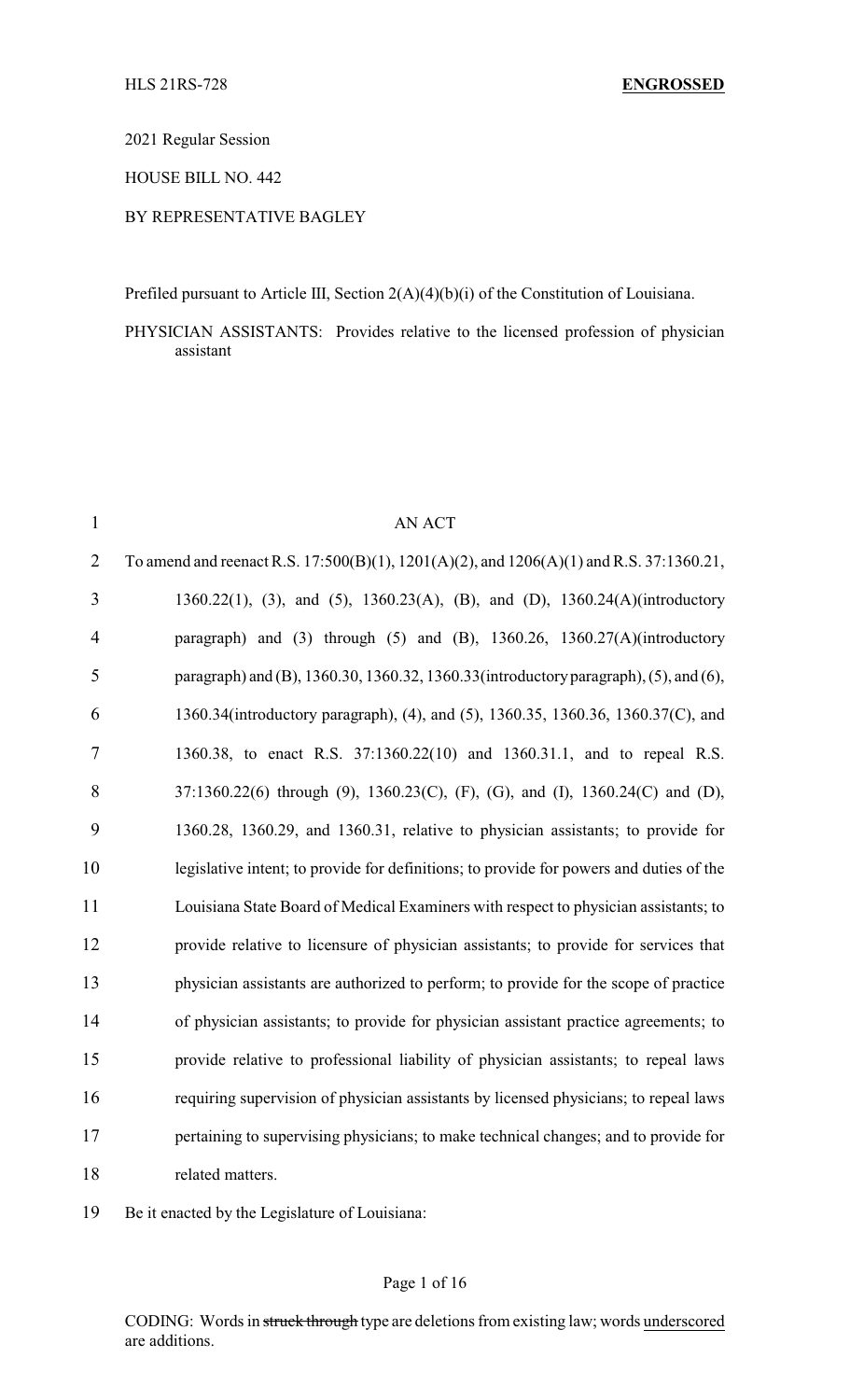| $\mathbf{1}$   | Section 1. R.S. $17:500(B)(1)$ , $1201(A)(2)$ , and $1206(A)(1)$ are hereby amended and |
|----------------|-----------------------------------------------------------------------------------------|
| $\overline{2}$ | reenacted to read as follows:                                                           |
| 3              | §500. Sick leave for school bus operators; minimum pay for substitute                   |
| $\overline{4}$ | $\ast$<br>$\ast$<br>*                                                                   |
| 5              | B.(1) All school bus operators employed by the parish and the city school               |
| 6              | boards of this state shall be entitled to and shall be allowed a minimum of ten days    |
| 7              | absence per school year because of personal illness or because of other emergencies,    |
| 8              | without loss of pay. Such sick leave when not used in any year shall be accumulated     |
| 9              | to the credit of the school bus operator without limitation. Provided that when a       |
| 10             | school bus operator is absent for six or more consecutive days because of personal      |
| 11             | illness, he shall be required to present a certificate from a physician, physician      |
| 12             | assistant providing health care services in accordance with R.S. 37:1360.28 R.S.        |
| 13             | 37:1360.21 et seq., or nurse practitioner providing health care services in accordance  |
| 14             | with R.S. 37:913 certifying such illness; provided, further, that the parish and city   |
| 15             | school boards are authorized to adopt such rules and regulations as are necessary       |
| 16             | relative to the use of such sick leave, either current or accumulated, for emergencies. |
| 17             | The parish and city school boards may grant additional sick leave, without loss of      |
| 18             | pay, or with such reduction of pay as they may establish and fix.                       |
| 19             | $\ast$<br>*<br>$\ast$                                                                   |
| 20             | §1201. Amount of sick leave; reimbursement; injury on the job                           |
| 21             | A.                                                                                      |
| 22             | ∗<br>*<br>∗                                                                             |
| 23             | When a member of the teaching staff is absent for six or more<br>(2)                    |
| 24             | consecutive days because of personal illness, he shall be required to present a         |
| 25             | certificate from a physician, physician assistant providing health care services in     |
| 26             | accordance with R.S. 37:1360.28 R.S. 37:1360.21 et seq., or nurse practitioner          |
| 27             | providing health care services in accordance with R.S. 37:913 certifying such illness.  |
| 28             | Each parish and city school board may adopt such rules and regulations as are           |
| 29             | necessary relative to the use of such sick leave, either current or accumulated, for    |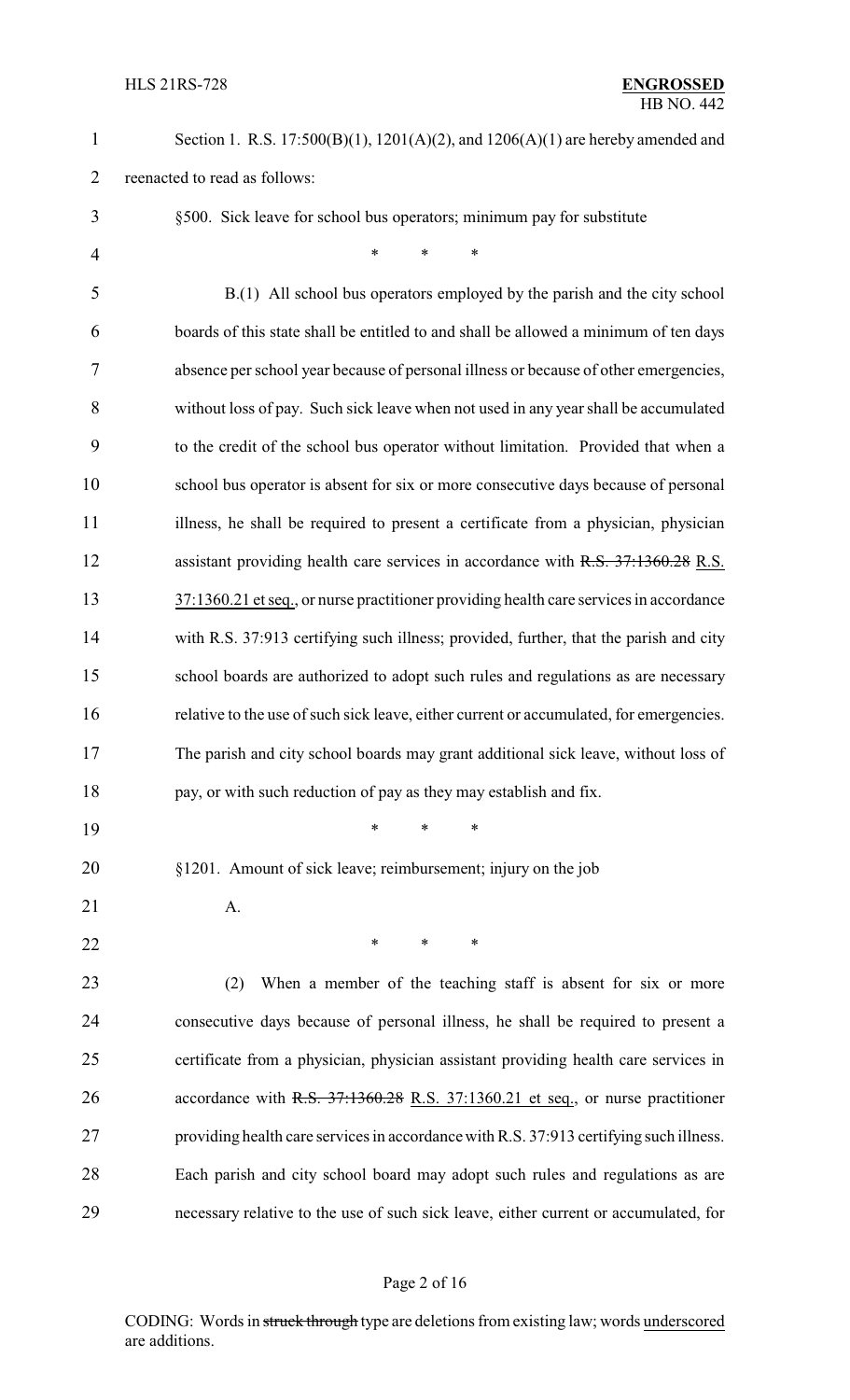| $\mathbf{1}$   | emergencies. The parish and city school boards may grant additional sick leave,            |
|----------------|--------------------------------------------------------------------------------------------|
| $\overline{2}$ | without loss of pay, or with such reduction of pay as they may establish and fix.          |
| 3              | *<br>*<br>$\ast$                                                                           |
| $\overline{4}$ | §1206. Ten days sick leave for employees; cumulation of unused sick leave                  |
| 5              | A.(1) All such employees, as defined in R.S. 17:1205, shall be entitled to and             |
| 6              | shall be allowed a minimum of ten days leave of absence as sick leave or in case of        |
| 7              | other emergencies, per school year, without loss of pay. Any portion of such sick          |
| 8              | leave not used in any year shall be accumulated to the credit of the employee without      |
| 9              | limitation. When such employee is absent for six or more consecutive days because          |
| 10             | of personal illness, he shall be required to present a certificate from a physician,       |
| 11             | physician assistant providing health care services in accordance with R.S.                 |
| 12             | 37.1360.28 R.S. 37:1360.21 et seq., or nurse practitioner providing health care            |
| 13             | services in accordance with R.S. 37:913 certifying such illness. Each parish and city      |
| 14             | school board may adopt such rules and regulations as are necessary relative to the         |
| 15             | use of such sick leave, either current or accumulated, for emergencies. The parish         |
| 16             | and city school boards may grant additional sick leave, without loss of pay, or with       |
| 17             | such reduction of pay as they may establish and fix.                                       |
| 18             | *<br>$\ast$<br>$\ast$                                                                      |
| 19             | Section 2. R.S. 37:1360.21, 1360.22(1), (3), and (5), 1360.23(A), (B), and (D),            |
| 20             | 1360.24(A)(introductory paragraph) and (3) through (5) and (B), 1360.26,                   |
| 21             | 1360.27(A)(introductory paragraph) and (B), 1360.30, 1360.32, 1360.33(introductory         |
| 22             | paragraph), (5), and (6), 1360.34(introductory paragraph), (4), and (5), 1360.35, 1360.36, |
| 23             | 1360.37(C), and 1360.38 are hereby amended and reenacted and R.S. 37:1360.22(10) and       |
| 24             | 1360.31.1 are hereby enacted to read as follows:                                           |
| 25             | §1360.21. Legislative intent                                                               |
| 26             | A. Shortages of all skilled health personnel, particularly in rural and urban              |
| 27             | medically underserved areas and in the field of primary care medicine, new scientific      |
| 28             | and technological developments, and new methods of organizing health services              |
| 29             | have made the question of new uses for allied health personnel the critical issue to       |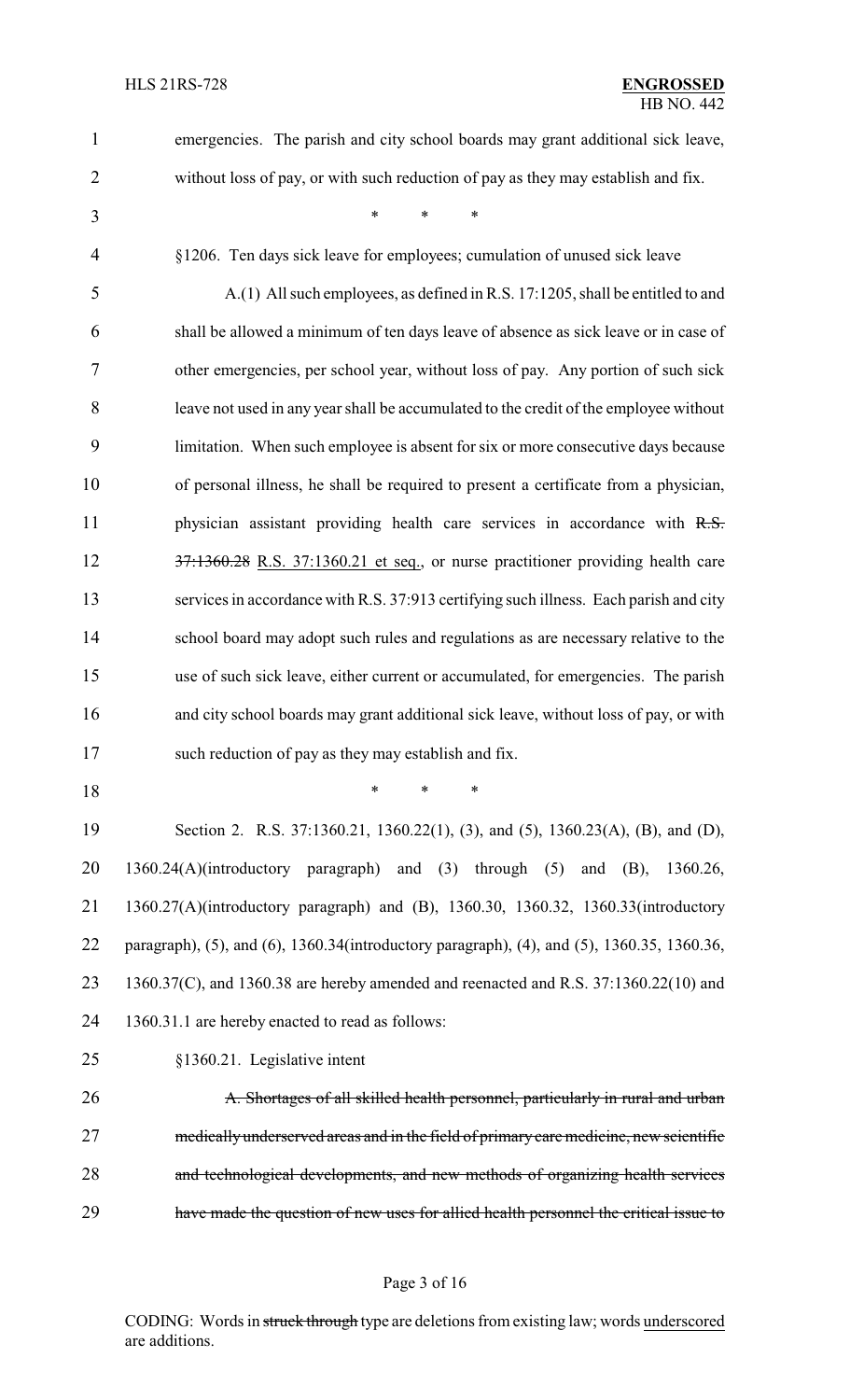| 1              | be resolved if our supply of health manpower is to be used effectively and              |
|----------------|-----------------------------------------------------------------------------------------|
| $\overline{2}$ | productively. In its concern with the growing shortage and geographic                   |
| 3              | maldistribution of health care services in Louisiana, the rising cost of health care    |
| 4              | services in the state and nationally, and the need for primary health care by           |
| 5              | thousands of Louisiana citizens, the legislature intends to modernize the laws          |
| 6              | governing physician assistant practice.                                                 |
| 7              | B. Physician assistants are health care professionals qualified by academic             |
| 8              | and clinical education and licensed by the Louisiana State Board of Medical             |
| 9              | Examiners to provide health care services at the direction and under the supervision    |
| 10             | of a physician or a group of physicians approved by the board as a supervising          |
| 11             | physician.                                                                              |
| 12             | C. It is the intent of this Part to permit the more effective utilization of the        |
| 13             | skills of physicians, particularly in the primary care setting, by enabling them to     |
| 14             | delegate medical services to qualified physician assistants when such delegation is     |
| 15             | consistent with the patient's health and welfare.                                       |
| 16             | D. It is the intent of this Part to encourage and permit the utilization of             |
| 17             | physician assistants by physicians and assist in the development of the physician       |
| 18             | assistant profession and allow for innovative developments of programs for the          |
| 19             | education of physician assistants. It is also the purpose of this Part to provide for a |
| 20             | system of licensing physician assistants and regulating their relationship with         |
| 21             | supervising physicians so that a high quality of service is assured.                    |
| 22             | A. In its concern with the growing shortage of healthcare professionals and             |
| 23             | geographic maldistribution of healthcare services in Louisiana, the rising cost of      |
| 24             | health care in the state and nationally, and the need for access to health care by      |
| 25             | thousands of Louisiana citizens, the legislature intends to modernize the laws          |
| 26             | governing physician assistant practice.                                                 |
| 27             | B. Physician assistants are healthcare professionals qualified by academic              |
| 28             | and clinical education and competencies who are licensed by the Louisiana State         |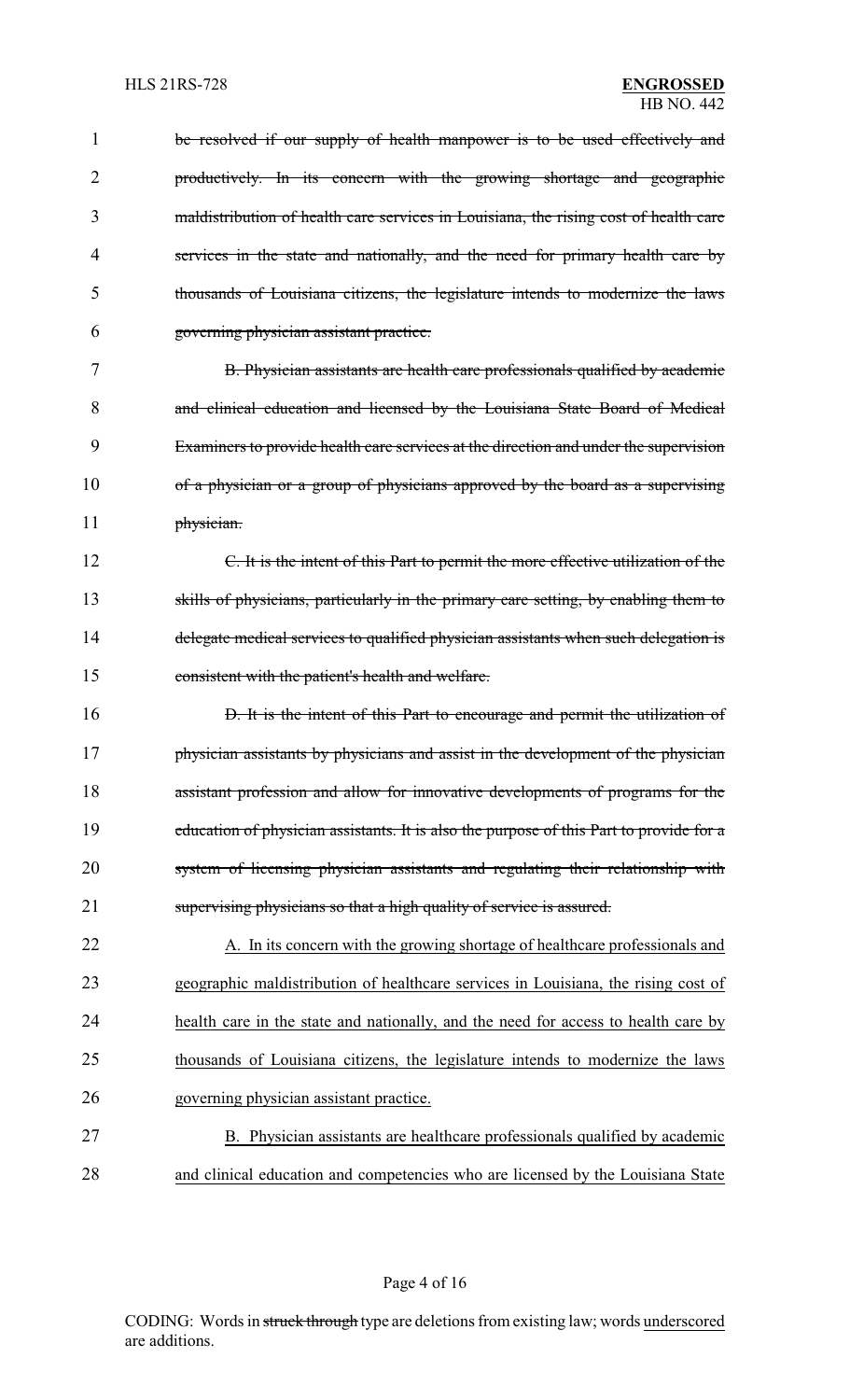| $\mathbf{1}$   | Board of Medical Examiners to provide healthcare services to the citizens of           |
|----------------|----------------------------------------------------------------------------------------|
| $\overline{2}$ | Louisiana.                                                                             |
| 3              | C. It is also the purpose of this Part to provide for a system of licensing            |
| 4              | physician assistants so that a high quality of care is assured.                        |
| 5              | §1360.22. Definitions                                                                  |
| 6              | As used in this Part:                                                                  |
| 7              | (1) "Approved program" means a program for the education and training of               |
| 8              | physician assistants which has been formally approved by the Committee on Allied       |
| 9              | Health Education and Accreditation Accreditation Review Commission on Education        |
| 10             | for the Physician Assistant, its predecessors, or its successors.                      |
| 11             | $\ast$<br>$\ast$<br>*                                                                  |
| 12             | "Health care Healthcare organization or entity" means any entity or<br>(3)             |
| 13             | organization providing health care services which is licensed or regulated under Title |
| 14             | 40 of the Louisiana Revised Statutes of 1950 or regulations promulgated by the         |
| 15             | Louisiana Department of Health. "Health care Healthcare organization or entity"        |
| 16             | shall also mean an entity commonly referred to as a physician-hospital organization    |
| 17             | or other similar entity.                                                               |
| 18             | $\ast$<br>$\ast$<br>$\ast$                                                             |
| 19             | "Physician assistant" means and "PA" mean a health professional<br>(5)                 |
| 20             | qualified by academic and clinical education, experience, and competencies who is      |
| 21             | and licensed by the Louisiana State Board of Medical Examiners to provide health       |
| 22             | care services at the direction and under the supervision of a physician or a group of  |
| 23             | physicians approved by the board as a supervising physician. healthcare services to    |
| 24             | the residents of Louisiana, and who has passed the PA national certifying              |
| 25             | examination administered by the National Commission on Certification of Physician      |
| 26             | Assistants or its successors. A PA who has passed the requisite certifying             |
| 27             | examination may use the title "physician assistant-certified" and "PA-C".              |
| 28             | (10) "Practice agreement" means the agreement between the practice site and            |
| 29             | the PA as to the approved functions of the PA.                                         |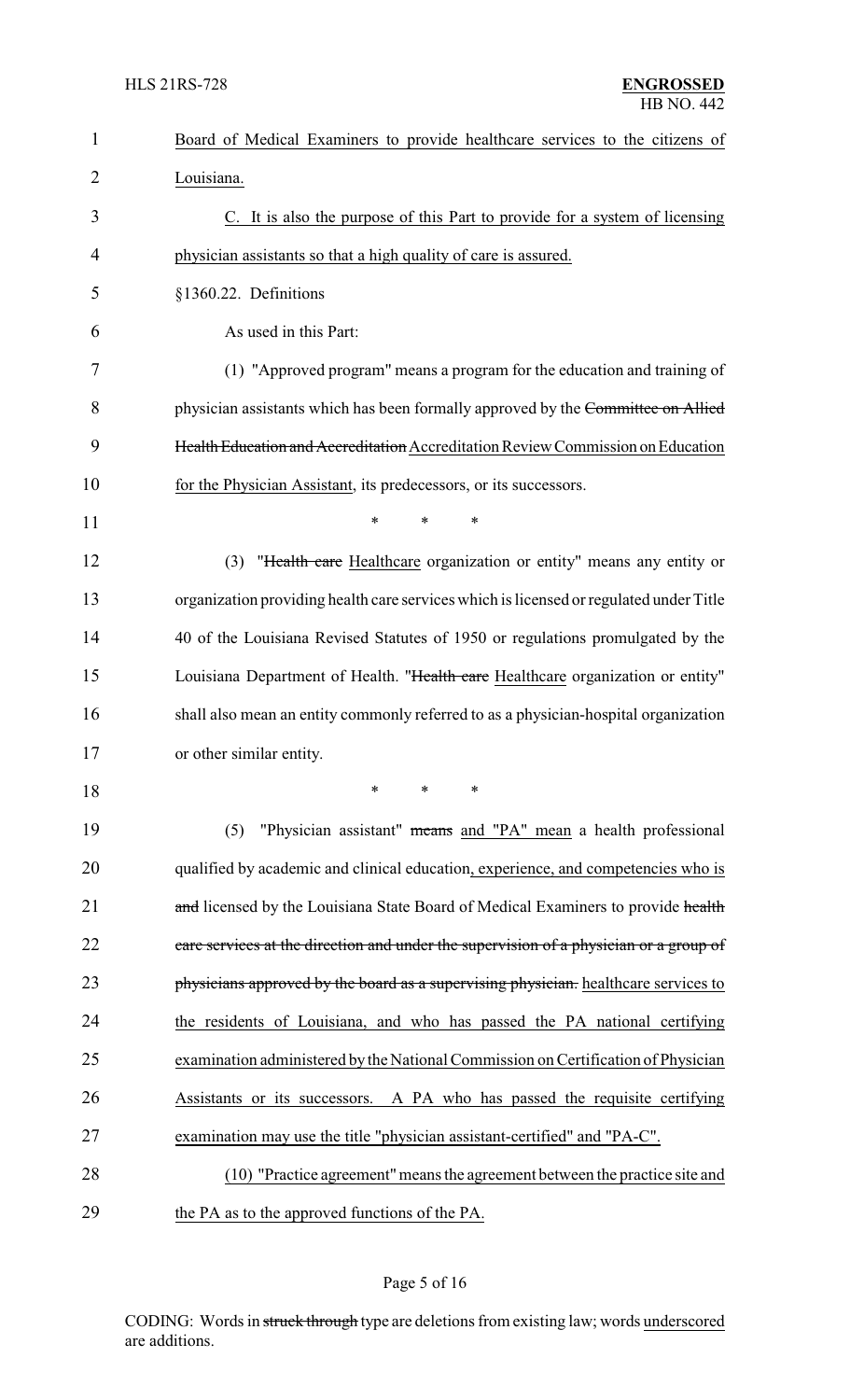1 §1360.23. Powers and duties of the board

2 A. The board shall have and exercise all powers and duties previously granted to it, subject to the provisions of Title 36 of the Louisiana Revised Statutes of 1950. The powers and authority granted to the board by this Part shall be subject to the provisions of Title 36 of the Louisiana Revised Statutes of 1950, and particularly R.S. 36:259(A) and 803. Except as otherwise provided by this Part, the board shall also have the power, in consultation with the Physician Assistants Advisory Committee, to make rules and regulations pertaining to the approval and regulation of physician assistants and the approval and regulation of physicians 10 applying to become supervising physicians PAs.

11 B. The board shall have the authority to approve or reject an application for 12 licensure as a physician assistant PA in consultation with the Physician Assistants 13 Advisory Committee. Licensure shall be valid for no more than one year but may 14 be renewed annually.

15 D. The board shall make and enforce orders, rules, and regulations for the 16 revocation or suspension of approval of licensure to act as a physician assistant, and 17 for the revocation and suspension of approval of supervising physicians PA in 18 consultation with the Physician Assistants Advisory Committee.

20 §1360.24. Licensure

19 \* \* \*

21 A. Except as otherwise provided for in this Part, an individual shall be 22 licensed by the board before the individual he may practice as a physician assistant 23 PA. The board may grant a license to a physician assistant PA applicant who:

24 **\*** \* \* \*

25 (3) Has successfully completed an education program for physician 26 assistants accredited by the Committee on Allied Health Education and 27 Accreditation, its predecessors, or its successors at an approved program and who 28 has passed the physician assistant PA national certifying examination administered

#### Page 6 of 16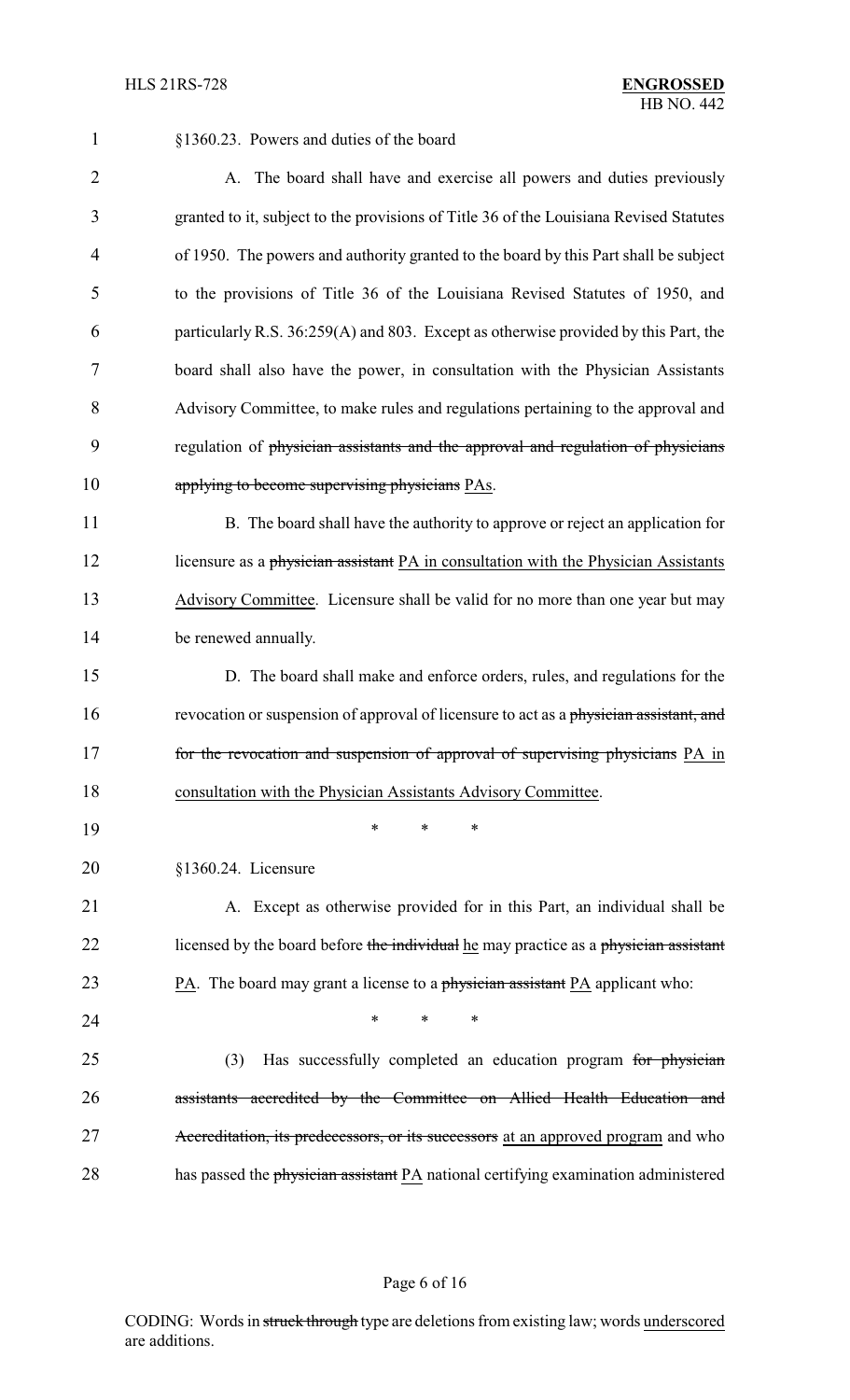| $\mathbf{1}$   | by the National Commission on Certification of Physicians' Physician Assistants or      |
|----------------|-----------------------------------------------------------------------------------------|
| $\overline{2}$ | its successors.                                                                         |
| 3              | (4) Certifies that he is mentally and physically able to engage in practice as          |
| 4              | a physician assistant PA.                                                               |
| 5              | (5) Has no licensure, certification, or registration as a physician assistant PA        |
| 6              | in any jurisdiction under current discipline, revocation, suspension, or probation for  |
| 7              | cause resulting from the applicant's practice as a physician assistant PA, unless the   |
| 8              | board considers such condition and agrees to licensure.                                 |
| 9              | $\ast$<br>$\ast$<br>*                                                                   |
| 10             | B. A personal interview of a physician assistant PA applicant shall be                  |
| 11             | required only in those cases where the assistant applicant is making his first          |
| 12             | application before the board and where discrepancies exist in the application or the    |
| 13             | applicant has been subject to prior adverse licensure, certification, or registration   |
| 14             | action.                                                                                 |
| 15             | §1360.26. Inactive license                                                              |
| 16             | Any physician assistant PA who notifies the board in writing on forms                   |
| 17             | prescribed by the board may elect to place his licensure on an inactive status. A       |
| 18             | physician assistant PA with an inactive status license shall be excused from payment    |
| 19             | of renewal fees and shall not practice as a physician assistant PA. Any licensee who    |
| 20             | engages in practice while his or her license is lapsed or on inactive status shall be   |
| 21             | considered to be practicing without a license, which shall be grounds for discipline    |
| 22             | under R.S. 37:1360.34. A physician assistant PA requesting restoration to active        |
| 23             | status from inactive status shall be required to pay the current renewal fees and shall |
| 24             | be required to meet the criteria for renewal as provided for in R.S. 37:1360.27.        |
| 25             | §1360.27. Renewal                                                                       |
| 26             | A. Each person who holds a license as a physician assistant PA in this state            |
| 27             | shall, upon notification from the board, renew said his license by:                     |
| 28             | ∗<br>*<br>$\ast$                                                                        |

# Page 7 of 16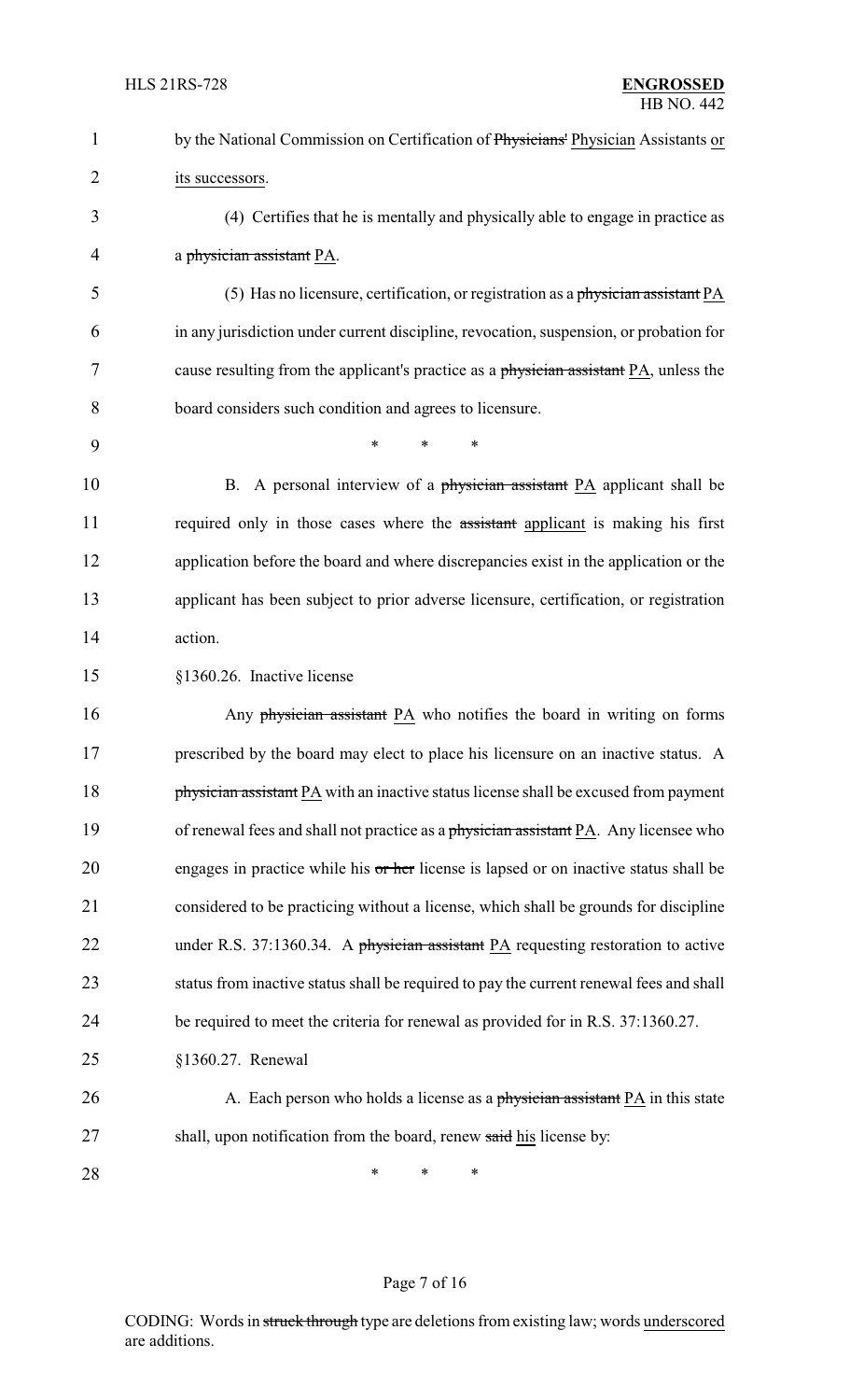| 1  | B. A physician assistant PA seeking licensure renewal will not be required             |
|----|----------------------------------------------------------------------------------------|
| 2  | to make a personal appearance before the board, unless the assistant he is currently   |
| 3  | engaged in a licensure revocation or discipline proceeding.                            |
| 4  | §1360.30. Notification of intent to practice                                           |
| 5  | A. A physician assistant A PA licensed in this state, prior to initiating              |
| 6  | practice, shall submit, on forms approved by the board, notification of such intent to |
| 7  | practice. Such notification shall include:                                             |
| 8  | (1) The name, business address, and telephone number of the supervising                |
| 9  | physician.                                                                             |
| 10 | (2) The name, business address, and telephone number of the physician                  |
| 11 | assistant.                                                                             |
| 12 | B. A physician assistant shall notify the board of any changes in or additions         |
| 13 | to his supervising physicians within fifteen days of the date of such change or        |
| 14 | addition. the name, business address, and telephone number of each practice location   |
| 15 | of the PA.                                                                             |
| 16 | §1360.31.1. Services performed by physician assistants                                 |
| 17 | A. A PA is a healthcare professional qualified by academic and clinical                |
| 18 | training, experience, and competencies to provide healthcare services, including       |
| 19 | diagnostic services, the development and management of treatment plans,                |
| 20 | prescribing medications, and often providing primary health care in collaboration      |
| 21 | with physicians and other healthcare providers.                                        |
| 22 | B. A PA may do all of the following:                                                   |
| 23 | Provide healthcare services for which he is prepared by education,<br>(1)              |
| 24 | training, and experience and is competent to perform in accordance with his practice   |
| 25 | agreement. Such services may include, without limitation, all of the following:        |
| 26 | (a) Obtaining and performing a comprehensive health history and physical               |
| 27 | examination.                                                                           |
| 28 | (b) Evaluating, diagnosing, managing, and providing treatment plans.                   |
|    |                                                                                        |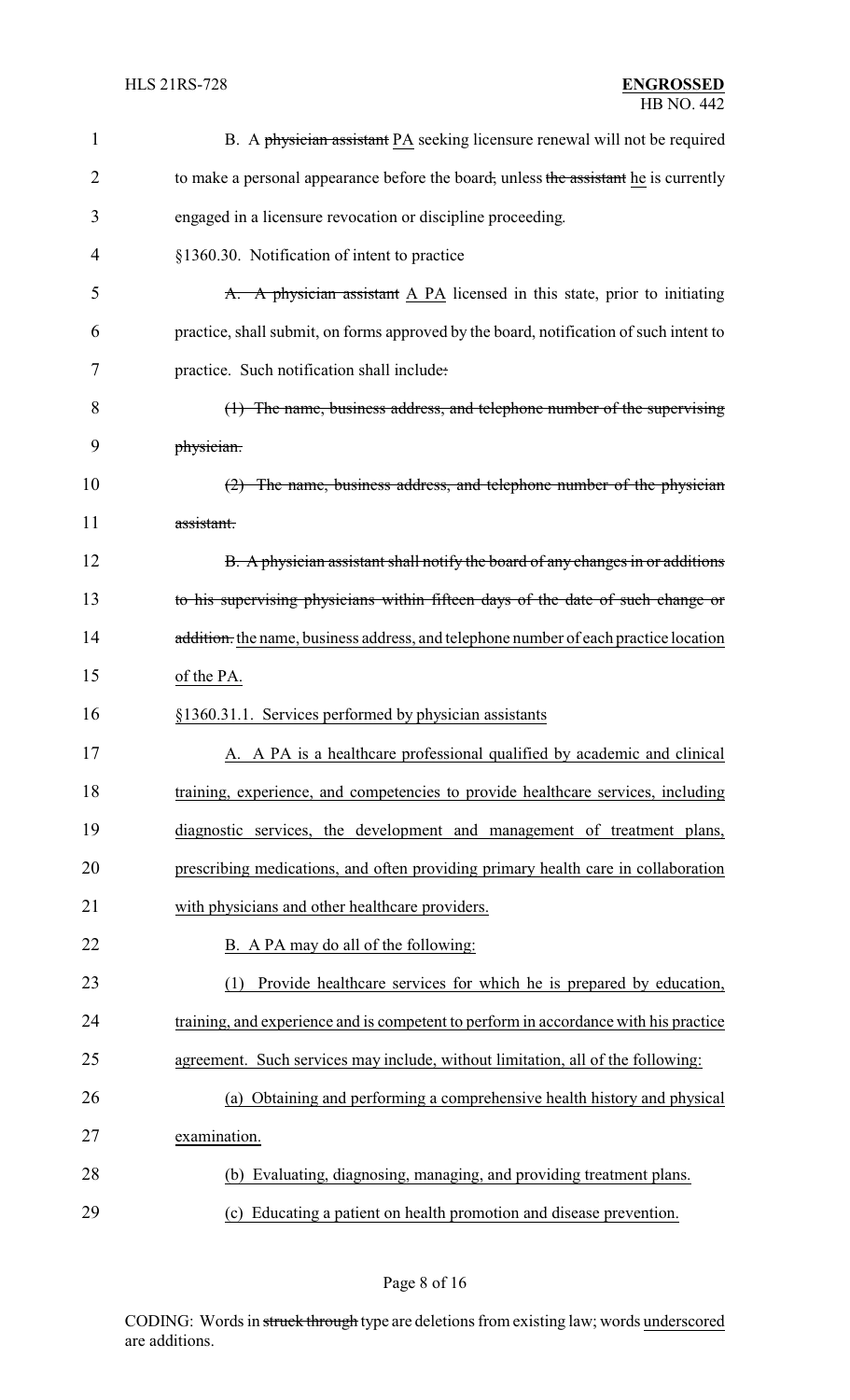| $\mathbf{1}$ | (d) Ordering and evaluating a diagnostic study and therapeutic procedure as             |
|--------------|-----------------------------------------------------------------------------------------|
| 2            | authorized by his practice agreement.                                                   |
| 3            | Performing therapeutic procedures as authorized by his practice<br>(e)                  |
| 4            | agreement.                                                                              |
| 5            | (f) Assisting in surgery.                                                               |
| 6            | (g) Prescribing, administering, procuring, and dispensing legend drugs and              |
| 7            | medical devices and durable medical equipment.                                          |
| 8            | (h) Prescribing Schedule II through V drugs in accordance with registration             |
| 9            | with the federal Drug Enforcement Administration.                                       |
| 10           | Ordering, where appropriate, home health care or hospice services or<br>(i)             |
| 11           | treatment.                                                                              |
| 12           | Providing consultation upon request.<br>(i)                                             |
| 13           | Obtain informed consent.<br>(2)                                                         |
| 14           | Order, delegate, and assign therapeutic and diagnostic measures to<br>(3)               |
| 15           | licensed or unlicensed personnel.                                                       |
| 16           | (4) Certify the health or disability of a patient as required by any local, state,      |
| 17           | or federal program.                                                                     |
| 18           | Request, receive, and sign for a professional sample, and distribute a<br>(5)           |
| 19           | professional sample to a patient.                                                       |
| 20           | (6) Be reimbursed directly for healthcare services provided.                            |
| 21           | Provide healthcare services as a volunteer for a charitable organization                |
| 22           | or at a public or private event, including a religious event, youth camp, community     |
| 23           | event, or similar event if all of the following conditions apply:                       |
| 24           | (a) He receives no compensation for such services.                                      |
| 25           | He provides healthcare services in a manner that is consistent with his<br>(b)          |
| 26           | education, training, experience, and competence.                                        |
| 27           | (8) Provide healthcare services in emergency situations, including man-made             |
| 28           | and natural disaster relief efforts, or as appropriate during declarations of emergency |
| 29           | by local, state, or federal officials.                                                  |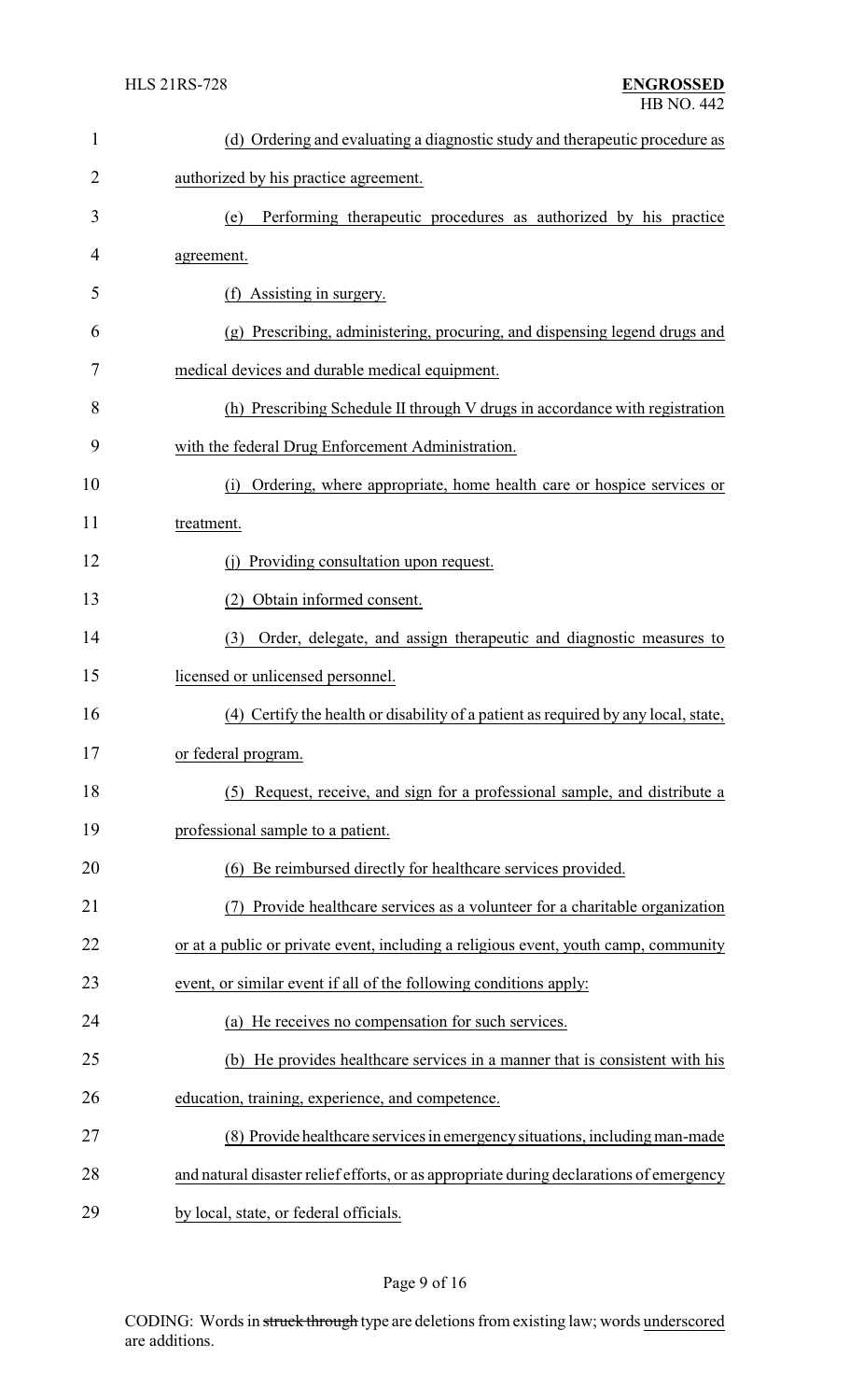| 1  | §1360.32. Assumption of professional liability; practice agreements; scope of             |
|----|-------------------------------------------------------------------------------------------|
| 2  | physician assistant practice                                                              |
| 3  | When a physician assistant is supervised by a physician or group practice of              |
| 4  | physicians or a professional medical corporation or a hospital or other health care       |
| 5  | organization or entity, the physician assistant shall be supervised by and be the legal   |
| 6  | responsibility of the supervising physician or group practice or professional medical     |
| 7  | corporation or other hospital or other health care organization or entity and the         |
| 8  | supervising physician. The legal responsibility for the physician assistant's patient     |
| 9  | care activities, including care and treatment that is provided in health care facilities, |
| 10 | shall remain that of the supervising physician, group practice of physicians, or a        |
| 11 | professional medical corporation or a hospital or other health care organization or       |
| 12 | entity.                                                                                   |
| 13 | A. The legal responsibility for the patient care activities of a PA, including            |
| 14 | care and treatment provided in healthcare facilities, shall be that of the PA. A          |
| 15 | managed care organization with which the PA is a network provider shall not require       |
| 16 | a clinical supervisory relationship between a PA and another healthcare provider.         |
| 17 | B. A PA may practice at any of the following locations and settings:                      |
| 18 | (1) Any healthcare organization.                                                          |
| 19 | (2) Any healthcare facility with a credentialing and privileging system.                  |
| 20 | Any private or group health care practice.<br>(3)                                         |
| 21 | Any professional medical corporation.<br>(4)                                              |
| 22 | (5) Any healthcare facility or practice not included in Paragraphs (1) through            |
| 23 | (4) of this Subsection which is approved by the board.                                    |
| 24 | $C(1)$ A practice agreement as defined in R.S. 37:1360.22 shall be created                |
| 25 | for each practicing PA based on his documented education, training, experiences,          |
| 26 | and demonstrated ability to perform. Such delineations of privileges are to be            |
| 27 | approved by the practice site and are intended to ensure patient safety and promote       |
| 28 | quality of care.                                                                          |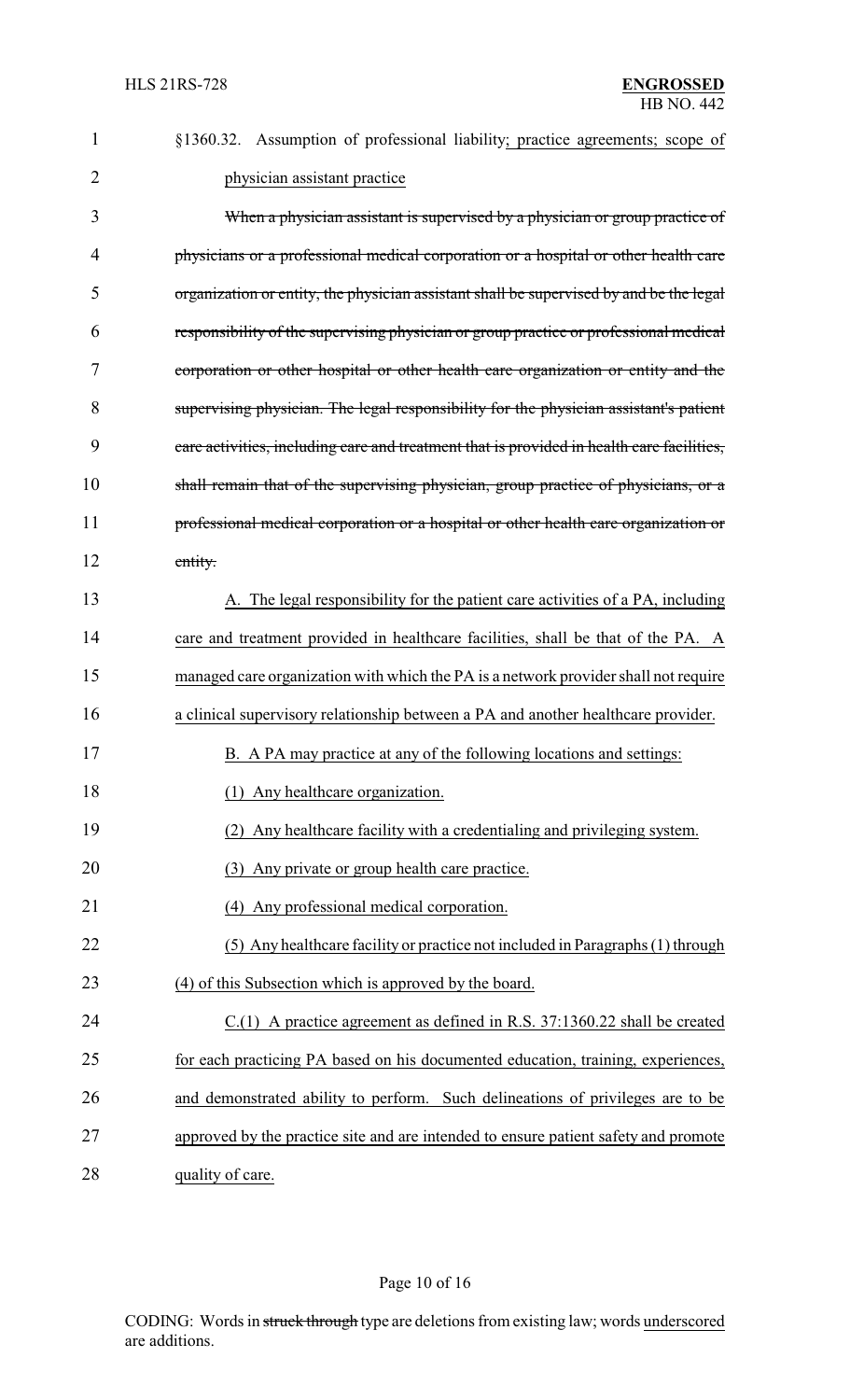| $\mathbf{1}$   | (2) The scope of a PA's practice shall be defined by the practice agreement,     |
|----------------|----------------------------------------------------------------------------------|
| $\overline{c}$ | which agreement shall conform to all of the following requirements:              |
| 3              | (a) The practice agreement shall be determined at the practice site and may      |
| 4              | include decisions made by the employer, group, hospital service, and the         |
| 5              | credentialing and privileging systems of a licensed facility.                    |
| 6              | (b) The practice agreement shall be reviewed and updated annually.               |
| 7              | (c) The practice agreement shall be readily available for inspection by the      |
| 8              | board.                                                                           |
| 9              | D. A PA shall consult with, or refer to, the appropriate member of the           |
| 10             | healthcare team:                                                                 |
| 11             | (1) As indicated by the condition of the patient and protocols of the practice   |
| 12             | site.                                                                            |
| 13             | Based on the education, training, experience, and competencies of the<br>(2)     |
| 14             | PA.                                                                              |
| 15             | (3) In accordance with the applicable standard of care.                          |
| 16             | §1360.33. Violations                                                             |
| 17             | The board may, exercising due process, discipline any physician assistant PA     |
| 18             | in consultation with the Physician Assistants Advisory Committee, as provided in |
| 19             | R.S. 37:1360.34, who:                                                            |
| 20             | $\ast$<br>$\ast$<br>∗                                                            |
| 21             | (5) Is a habitual user of intoxicants or drugs to such an extent that he is      |
| 22             | unable to safely perform as a physician assistant PA.                            |
|                |                                                                                  |
| 23             | (6) Has been adjudicated as mentally incompetent or has a mental condition       |
| 24             | that renders him unable to safely perform as a physician assistant PA.           |
| 25             | ∗<br>$\ast$<br>∗                                                                 |

Page 11 of 16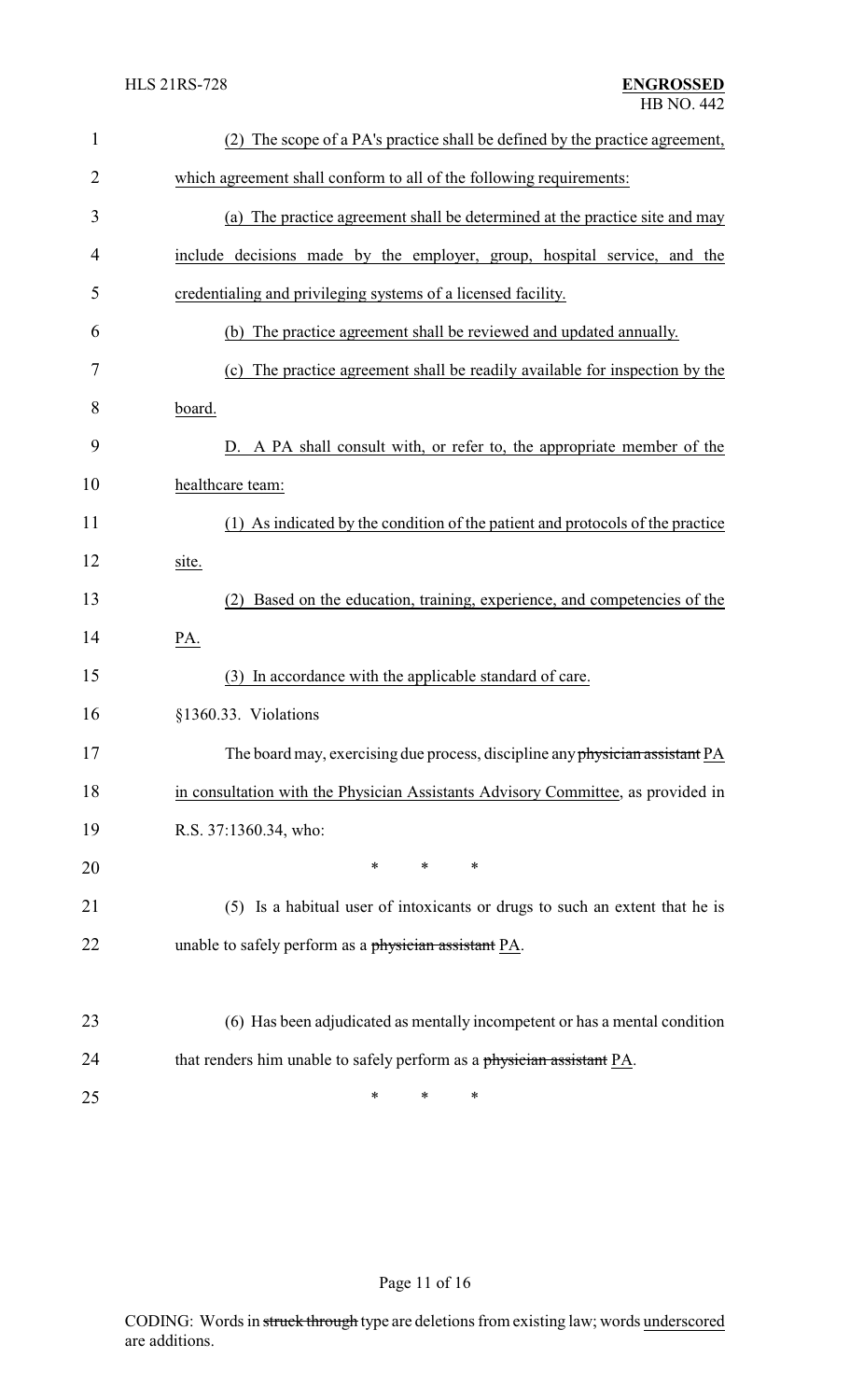| 1              | §1360.34. Disciplinary authority                                                      |
|----------------|---------------------------------------------------------------------------------------|
| $\overline{2}$ | The board, in consultation with the Physician Assistants Advisory                     |
| 3              | Committee, upon finding that a physician assistant $PA$ has committed any offense     |
| 4              | described in R.S. 37:1360.33, may:                                                    |
| 5              | $\ast$<br>$\ast$                                                                      |
| 6              | (4) Require a physician assistant PA to submit to the care, counseling, or            |
| 7              | treatment of a physician or physicians designated by the board.                       |
| 8              | (5) Place the physician assistant $PA$ on probation with the right to vacate the      |
| 9              | probationary order for noncompliance.                                                 |
| 10             | *<br>*<br>*                                                                           |
| 11             | §1360.35. Title and practice protection                                               |
| 12             | A. Any person not licensed under this Part is guilty of a misdemeanor and             |
| 13             | is subject to penalties applicable to the unlicensed practice of medicine if he:      |
| 14             | (1) Holds himself out as a physician assistant PA.                                    |
| 15             | (2) Uses any combination or abbreviation of the term "physician assistant"            |
| 16             | to indicate that he is a physician assistant PA.                                      |
| 17             | (3) Acts as a physician assistant $PA$ without being licensed by the board.           |
| 18             | B. An unlicensed physician shall not be permitted to use the title of                 |
| 19             | "physician assistant" or "PA", or to practice as a physician assistant PA, unless he  |
| 20             | fulfills the requirements of this Part.                                               |
| 21             | C. Only a physician assistant licensed under this Part who has met the                |
| 22             | current certification requirements of the National Commission on the Certification    |
| 23             | of Physicians' Assistants and its successors shall be entitled to use the designation |
| 24             | "PA-C" before or after his name or as any title, thereof.                             |
| 25             | §1360.36. Identification requirements                                                 |
| 26             | A physician assistant PA licensed under this Part shall keep his license              |
| 27             | available for inspection at his primary place of employment and shall, when engaged   |
| 28             | in his professional activities, wear a name tag identifying himself as a "physician   |
| 29             | assistant", "physician assistant-certified", "PA", or "PA-C".                         |

# Page 12 of 16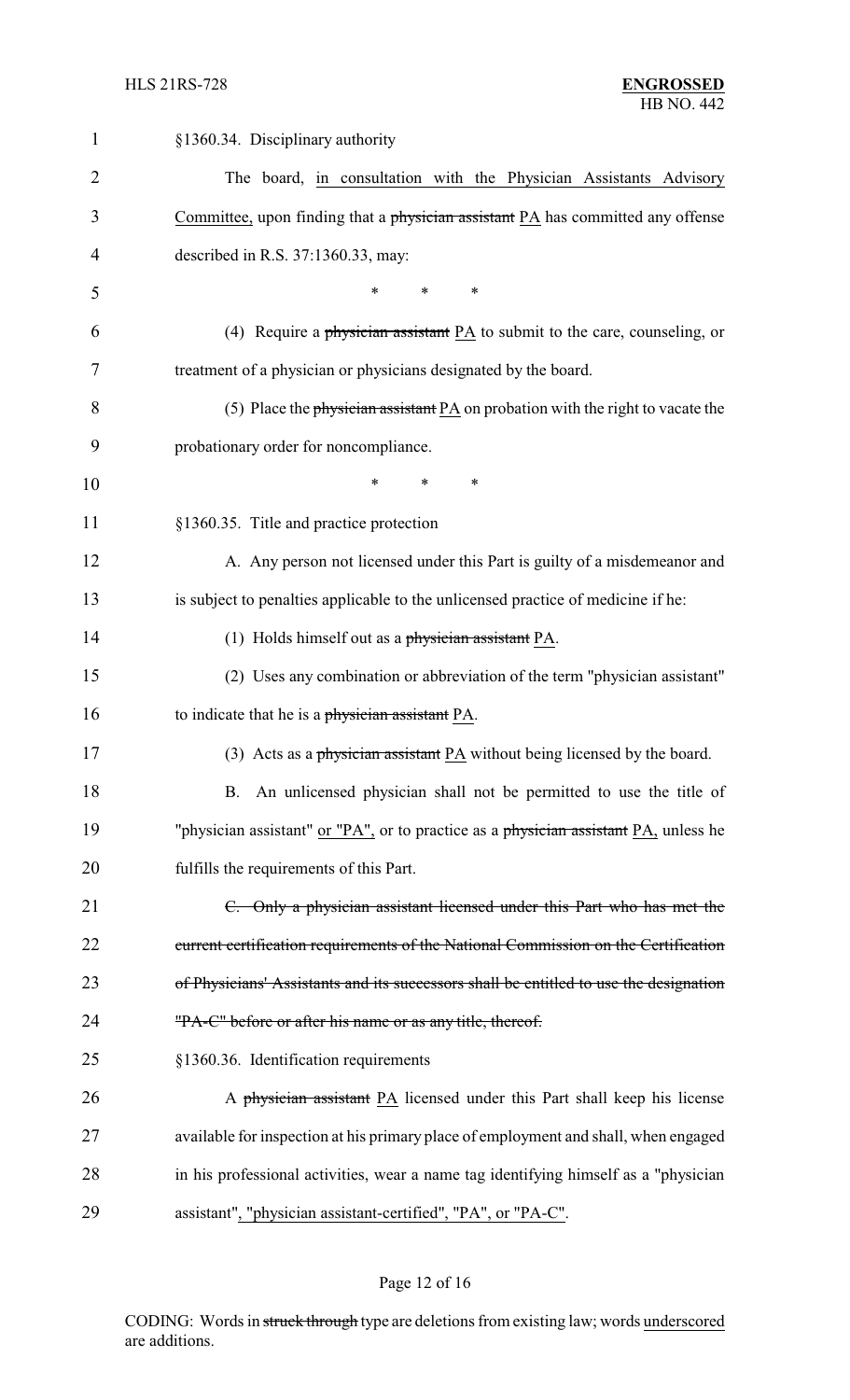| 1              | §1360.37. Injunctive proceedings                                                     |
|----------------|--------------------------------------------------------------------------------------|
| $\overline{2}$ | $\ast$<br>$\ast$<br>$\ast$                                                           |
| 3              | C. In case of violation of any injunction issued under the provision                 |
| 4              | provisions of this Part, the court shall try and punish the offender for contempt of |
| 5              | court in accordance with law.                                                        |
| 6              | §1360.38. Exemptions                                                                 |
| 7              | A. The provisions of this Part shall not apply to:                                   |
| 8              | (1) Practitioners of allied health fields duly licensed in accordance with other     |
| 9              | laws of this state.                                                                  |
| 10             | (2) A physician assistant PA administering medical services in cases of              |
| 11             | emergency.                                                                           |
| 12             | (3) A physician assistant $PA$ student enrolled in a physician assistant $PA$        |
| 13             | educational program accredited by the Accreditation Review Commission on             |
| 14             | Education for the Physician Assistant.                                               |
| 15             | (4) A physician assistant PA employed by the federal government while                |
| 16             | performing duties incidental to that employment.                                     |
| 17             | B. Nothing herein shall prohibit or limit the authority of physicians to             |
| 18             | employ auxiliary personnel not recognized under this Part.                           |
| 19             | Section 3. R.S. 37:1360.22(6) through (9), 1360.23(C), (F), (G), and (I), 1360.24(C) |
| 20             | and (D), 1360.28, 1360.29, and 1360.31 are hereby repealed in their entirety.        |

# DIGEST

The digest printed below was prepared by House Legislative Services. It constitutes no part of the legislative instrument. The keyword, one-liner, abstract, and digest do not constitute part of the law or proof or indicia of legislative intent. [R.S. 1:13(B) and 24:177(E)]

| HB 442 Engrossed | 2021 Regular Session | Bagley |
|------------------|----------------------|--------|
|                  |                      |        |

**Abstract:** Amends, enacts, and repeals various laws pertaining to the licensed profession of physician assistant.

Present law creates and provides for the licensed profession of physician assistant. Provides for licensure of physician assistants by the La. State Board of Medical Examiners and for healthcare services that physician assistants are authorized to perform. Requires continuous supervision of physician assistants by supervising physicians and provides for obligations and responsibilities of such physicians. Proposed law amends, enacts, and repeals provisions throughout present law relative to physician assistants.

### Page 13 of 16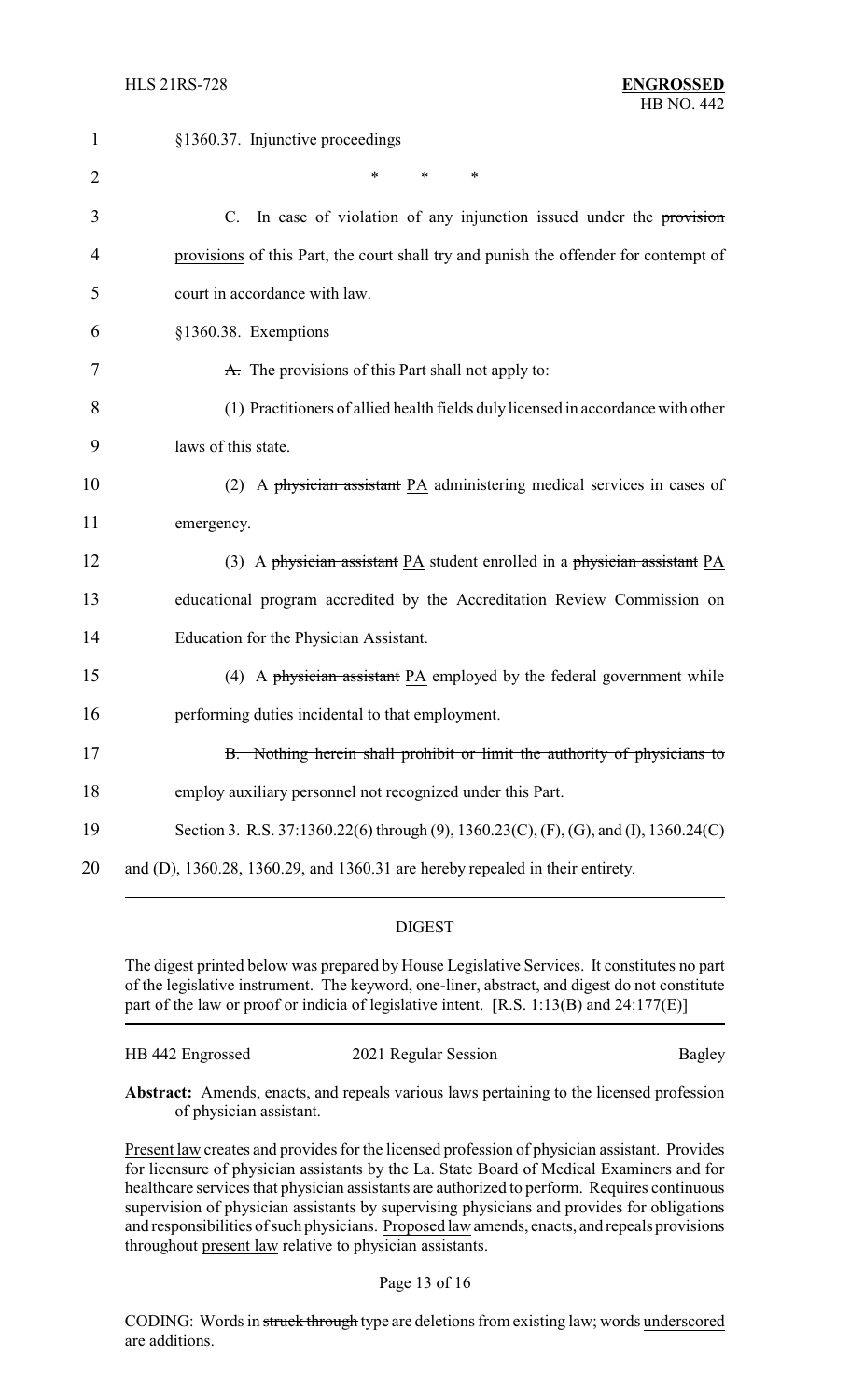Proposed law revises legislative intent concerning laws relative to the physician assistant profession.

Proposed law revises the definition of physician assistant in present law to read as follows:

"Physician assistant" and "PA"mean a health professional qualified by academic and clinical education, experience, and competencies who is and licensed by the Louisiana State Board of Medical Examiners to provide healthcare services to the citizens of Louisiana, and who has passed the PA national certifying examination administered by the National Commission on Certification of Physician Assistants or its successors. A PA who has passed the requisite certifying examination may use the title "physician assistant-certified" and "PA-C".

Proposed law retains present law requiring that physician assistants be licensed by the La. State Board of Medical Examiners.

Proposed law repeals from present law all of the following:

- (1) Provisions requiring supervision of physician assistants by supervising physicians.
- (2) The defined term "supervising physician" and all provisions relating to such physicians.
- (3) Provisions authorizing the La. State Board of Medical Examiners to grant working permits to certain physician assistant applicants who have not yet taken the national certifying examination or have taken the examination and are awaiting results.

Proposed law defines "practice agreement" to mean the agreement between the practice site and the physician assistant as to the approved functions of the physician assistant.

With respect to services performed by a physician assistant, referred to hereafter as a "PA", proposed law revises present law to authorize a PA to do all of the following:

- (1) Provide healthcare services for which he is prepared by education, training, and experience and is competent to perform in accordance with his practice agreement. Proposed law provides that such services may include, without limitation, all of the following:
	- (a) Obtaining and performing a comprehensive health history and physical examination.
	- (b) Evaluating, diagnosing, managing, and providing treatment plans.
	- (c) Educating a patient on health promotion and disease prevention.
	- (d) Ordering and evaluating a diagnostic study and therapeutic procedure as authorized by his practice agreement.
	- (e) Performing therapeutic procedures as authorized by his practice agreement.
	- (f) Assisting in surgery.
	- (g) Prescribing, administering, procuring, and dispensing legend drugs and medical devices and durable medical equipment.
	- (h) Prescribing Schedule IIthrough V drugs in accordance with registration with the federal Drug Enforcement Administration.

#### Page 14 of 16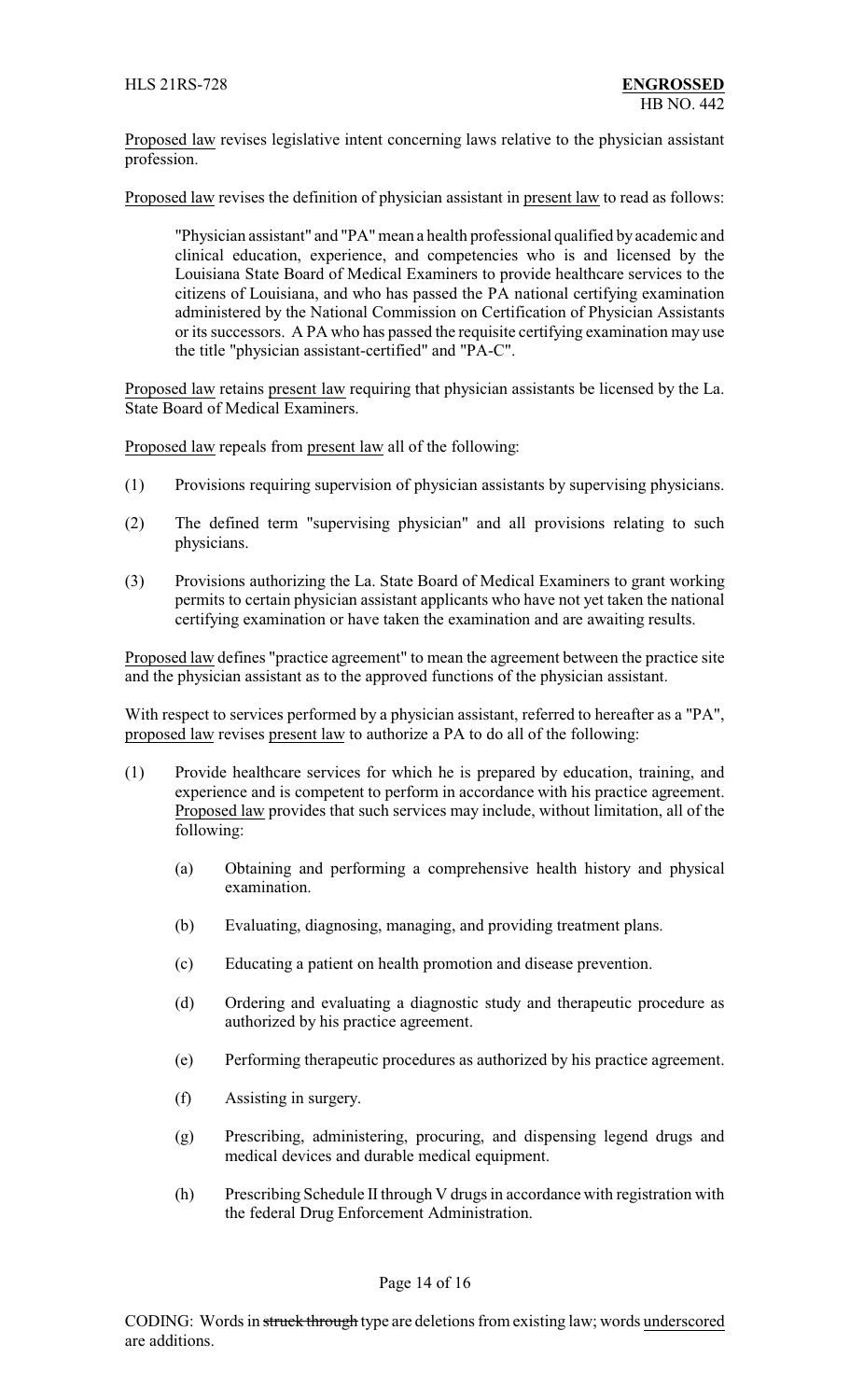- (i) Ordering, where appropriate, home health care or hospice services or treatment.
- (j) Providing consultation upon request.
- (2) Obtain informed consent.
- (3) Order, delegate, and assign therapeutic and diagnostic measures to licensed or unlicensed personnel.
- (4) Certify the health or disability of a patient as required by any local, state, or federal program.
- (5) Request, receive, and sign for a professional sample, and distribute a professional sample to a patient.
- (6) Be reimbursed directly for healthcare services provided.
- (7) Provide healthcare services as a volunteer for a charitable organization or at a public or private event, including a religious event, youth camp, community event, or similar event, if all of the following conditions apply:
	- (a) He receives no compensation for such services.
	- (b) He provides healthcare services in a manner that is consistent with his education, training, experience, and competence.
- (8) Provide healthcare services in emergencysituations, includingman-made and natural disaster relief efforts, or as appropriate during declarations of emergency by local, state, or federal officials.

With respect to professional liability, proposed law revises present law to stipulate that the legal responsibility for patient care activities of a PA, including care and treatment provided in healthcare facilities, shall be that of the PA.

Proposed law stipulates that a managed care organization with which the PA is a network provider shall not require a clinical supervisory relationship between a PA and another healthcare provider.

Proposed law provides that a PA may practice at any of the following locations and settings:

- (1) Any healthcare organization.
- (2) Any healthcare facility with a credentialing and privileging system.
- (3) Any private or group health care practice.
- (4) Any professional medical corporation.
- (5) Any healthcare facility or practice not included in (1) through (4) above which is approved by the La. State Board of Medical Examiners.

Proposed law requires that a practice agreement, as defined in proposed law, be created for each practicing PA based on his documented education, training, experiences, and demonstrated ability to perform. Provides that delineations of privileges are to be approved by the practice site and are intended to ensure patient safety and promote quality of care.